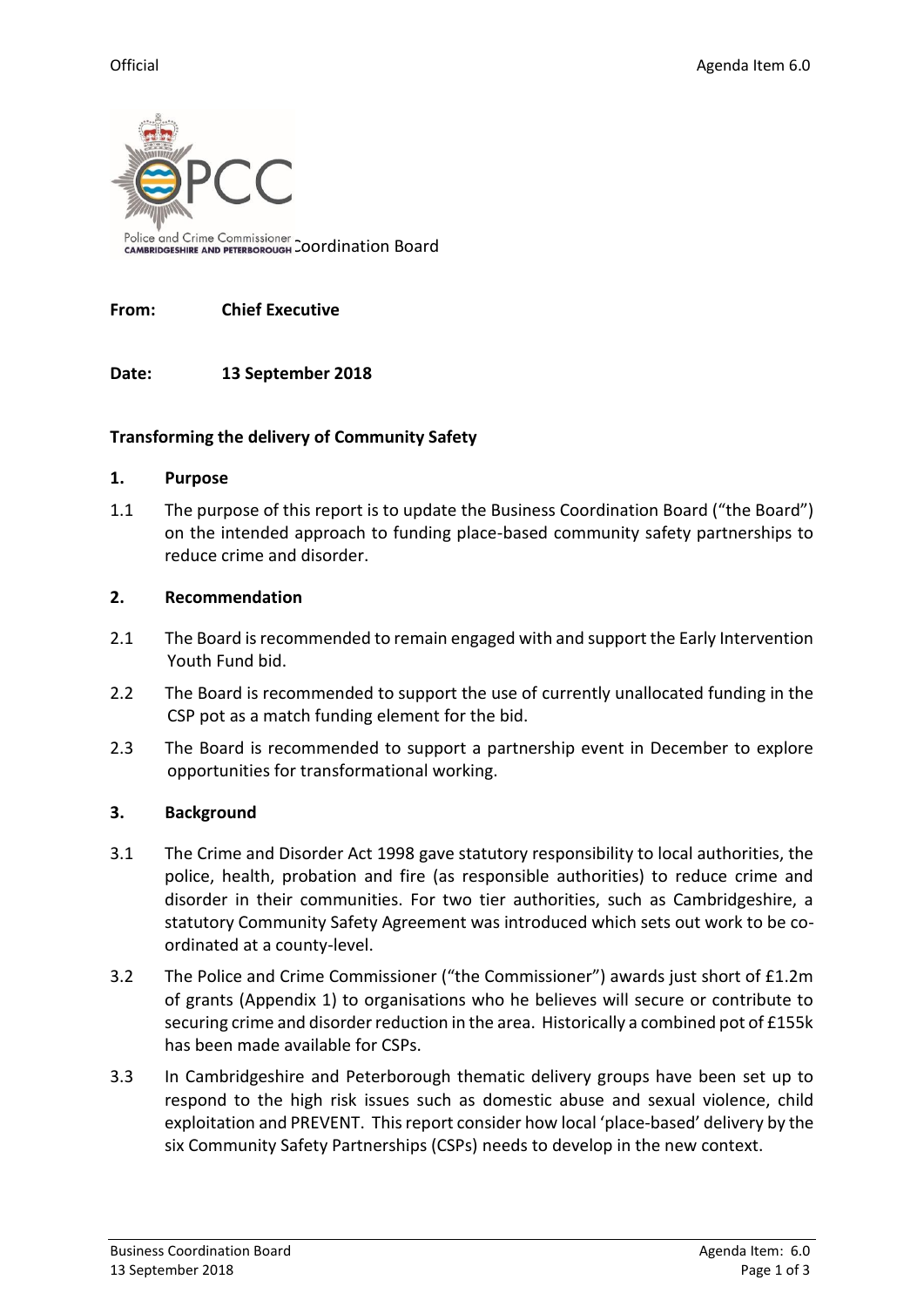# **4. Reviewing the approach to community safety**

- 4.1 A review and refresh of the Countywide Community Safety Agreement was carried out in spring 2018. The review identified:
	- overall budgets are shrinking and resources need to drive transformation and ways of working which address demand;
	- a preventative approach is required to manage future demand on all services;
	- CSP structures and statutory arrangements can, and should be, galvanising the responsible authorities to work differently to reduce and manage the risks in their communities; and
	- CSPs and their members cannot work in isolation to the thematic delivery groups responding to high risks.
- 4.2 Partners agreed the need to take a more preventative approach. It was also identified that if policing and other county wide organisations were to engage effectively with preventative work an element of commonality through shared outcome frameworks would be required across the county.
- 4.3 Key work streams where identified as: Healthy and Safe Schools, Early Help, Access to Employment, Community Resilience and Access to Housing. Linking the prevention work streams with the high risk work already in place introduced the concept of the Community Safety Partnership Matrix (Appendix 2).
- 4.4 This review also highlighted the crucial role of place-based CSPs moving towards a more prevention-based approach and ensuring people are able to access services and not fall between the gaps in the matrix.
- 4.5 An interim review of the funding approach taken with CSPs followed. Partnerships were still able to bid for continued funding for projects which risked being destabilised while the review was underway. Just under half of the £155k was awarded.
- 4.6 In April 2018 the Government published its Serious Violence Strategy. This too identified the need to prioritise prevention
- 4.7 Transformation of place base community safety delivery will depend on responsible authorities better understanding both the risks they face and the opportunities they have to reduce demand. CSPs have a statutory duty to bring partners together and increasingly they will need to drive system-wide approaches which both address risks and reduce demand. As budgets tighten the opportunity to do this through bespoke projects will decline. CSPs will need to explore with responsible authorities how their mainstream services transform and work together to reduce and manage community safety risks.
- 4.8 If PCC grant funding is to support a change in how mainstream organisations work together then a switch needs to be made away from annual funding for small nonsustainable project work, but co-ordinating work which changes how mainstream organisations work.